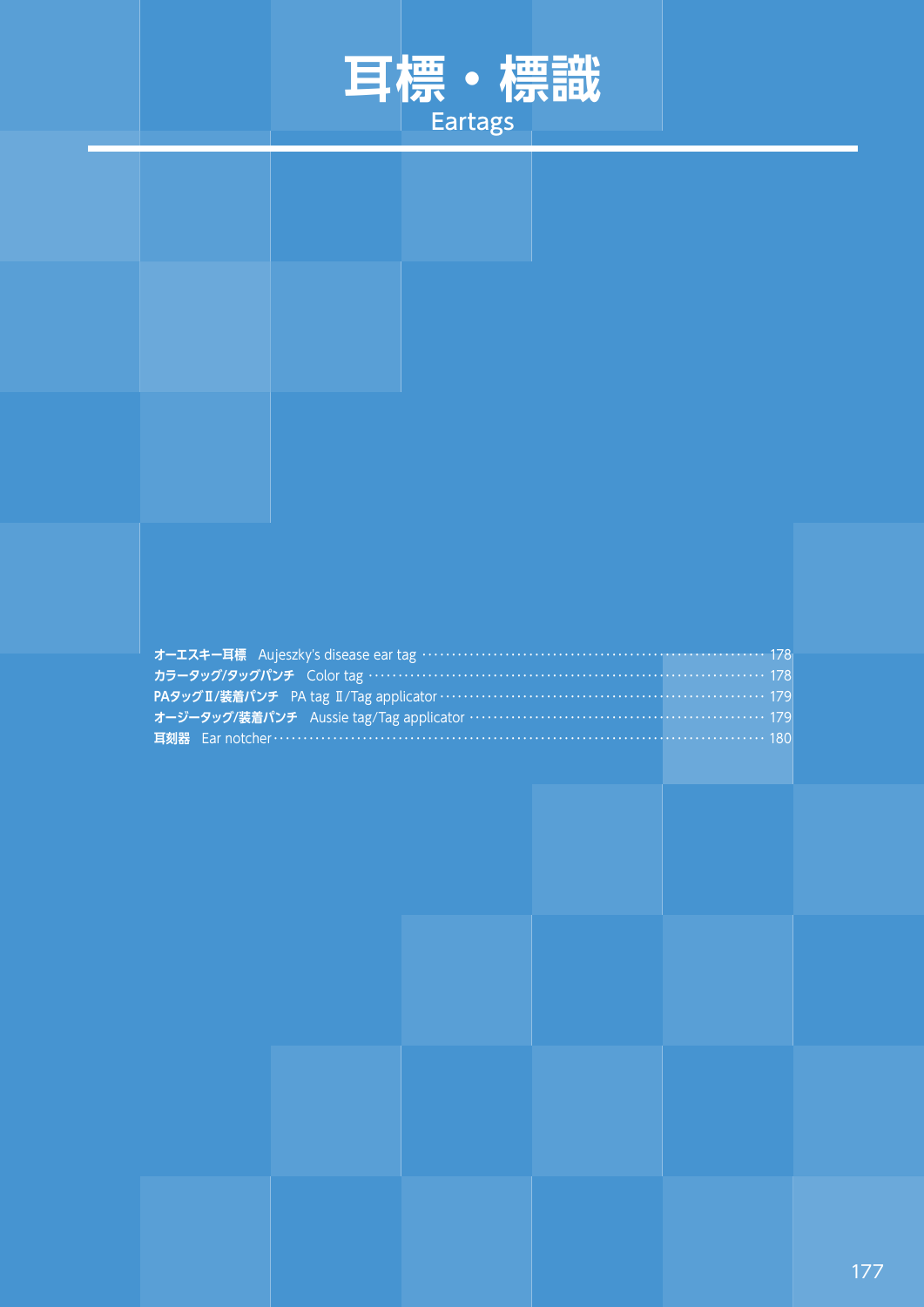**オーエスキー耳標**

Aujeszky's disease ear tag

オーエスキー病のワクチン接種豚を識別するために 装着します。

For recognition of vaccinated pigs for Aujeszky's disease.

| コード番号<br>Code No. | 13021000       | 13022000    |
|-------------------|----------------|-------------|
| 色<br>Color        | 緑<br>Green     | 黄<br>Yellow |
| サイズ<br>Size       | $\phi$ 22×21mm |             |

● 在庫品のみの販売です。 While the stock lasts.



## **カラータッグ/タッグパンチ**

Color tag

小型軽量の樹脂製の標識です。中小動物の個体識別 に使用します。専用のパンチで装着します。

Plastic compact and light weight tag for middle and small size animal. Applied with an exclusive applicator.





| カラータッグ Color Tag |  |
|------------------|--|
|------------------|--|

| コード番号<br>Code No. | 12801000               |
|-------------------|------------------------|
| 型式                | 丸型 豚/牛用                |
| <b>Type</b>       | rounded for pig/cattle |
| 色                 | 赤茶青                    |
| Color             | Red Blown Blue         |
| サイズ<br>Size       | $\phi$ 22mm            |

| 装着パンチ Applicator  |                      |  |
|-------------------|----------------------|--|
| コード番号<br>Code No. | 12043000             |  |
| 型式<br><b>Type</b> | タッグパンチ<br>Applicator |  |
| サイズ<br>Size       | 240mm                |  |
| 質量<br>Weight      | 480g                 |  |
|                   |                      |  |

● 在庫品のみの販売です。 While the stock lasts.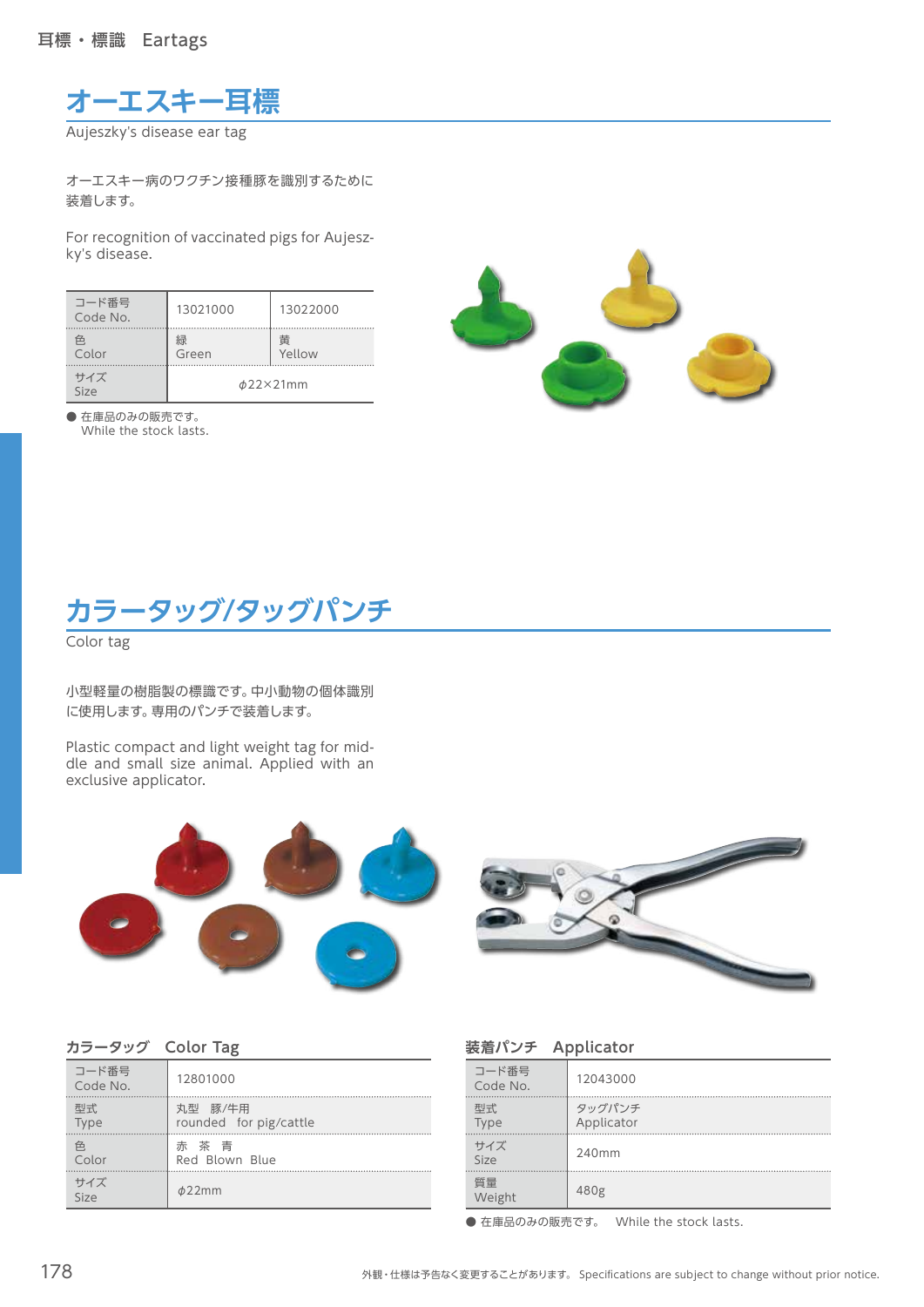## **PAタッグⅡ/装着パンチ**

PA tag **Ⅱ/Tag** applicator

(社)日本養豚協会指定品。豚の登録、証明用として使用します。

Designated tag by Japan pork producers association. To be used for registration or certification of pigs.



PAタッグⅡ PA tag Ⅱ



## **PAタッグⅡ PA tag Ⅱ**

| コード番号<br>Code No. | 12800600                                            | 12800700                                            | 12800800                                           | 12800400                                                      |
|-------------------|-----------------------------------------------------|-----------------------------------------------------|----------------------------------------------------|---------------------------------------------------------------|
| 型式.<br>Type       | 登録用<br>FMセット<br>白<br>For egistration<br>FMset White | 登録用<br>FMセット<br>緑<br>For egistration<br>FMset Green | 登録用<br>FMセット<br>赤<br>For registration<br>FMset Red | 登録用<br>FMセット<br>青<br>For registration<br>Blue<br><b>FMset</b> |

● 印字は各種あります。お問い合わせください。 There are various types of printing. Please contact us.

| 装着パンチ(オージータッグタッガーⅡ)              |  |
|----------------------------------|--|
| Applicator(Aussie tag tagger II) |  |

| 材質                | アルミニウム製       |
|-------------------|---------------|
| Material          | Aluminum      |
| 質量<br>Weight      | 375g          |
| サイズ               | 約250mm        |
| Size              | 250mm approx. |
| コード番号<br>Code No. | 12090300      |

**オージータッグ/装着パンチ**

Aussie tag/Tag applicator

家畜の大きさによって使い分けができるように大きさが3種類 あり、各4色あります(注文時に色を選択してください)。印字 は熱箔押しで、汚れても個体識別が容易にできます。 専用のアプリケーター(オージータッグタッガーⅡ)で装着し ます。

3 different size available according to animal size. Numbers are printed with thermal foil, and easy to recognize even if the tag is getting dirt. Applied with an exclusive applicator.



| コード番号<br>Code No. | 型式<br><b>Type</b>                  | 入数<br>Contents | 色<br>Color                           |
|-------------------|------------------------------------|----------------|--------------------------------------|
| 23875000          | 無番<br>LM1<br>LM1 Without number    |                |                                      |
| 23877300          | F1+LM1 無番<br>F1+LM1 Without number |                |                                      |
| 23877400          | F1+LM1 有番<br>F1+LM1 With number    |                |                                      |
| 23881200          | F2+LM1 無番<br>F2+LM1 Without number | 50個<br>50pcs   | 白黄橙緑<br>White Yellow<br>Orange Green |
| 23881300          | F2+LM1 有番<br>F2+LM1 With number    |                |                                      |
| 23881600          | F3+LM1 無番<br>F3+LM1 Without number |                |                                      |
| 23881700          | F3+LM1 有番<br>F3+LM1 With number    |                |                                      |

**装着パンチ(オージータッグタッガーⅡ) Applicator(Aussie tag tagger Ⅱ)**

| コード番号<br>Code No. | 12090300                |
|-------------------|-------------------------|
| サイズ<br>Size       | 約250mm<br>250mm approx. |
| 質量<br>Weight      | 375g                    |
| 材質<br>Material    | アルミニウム製<br>Aluminum     |

● 在庫品のみの販売です。 While the stock lasts.